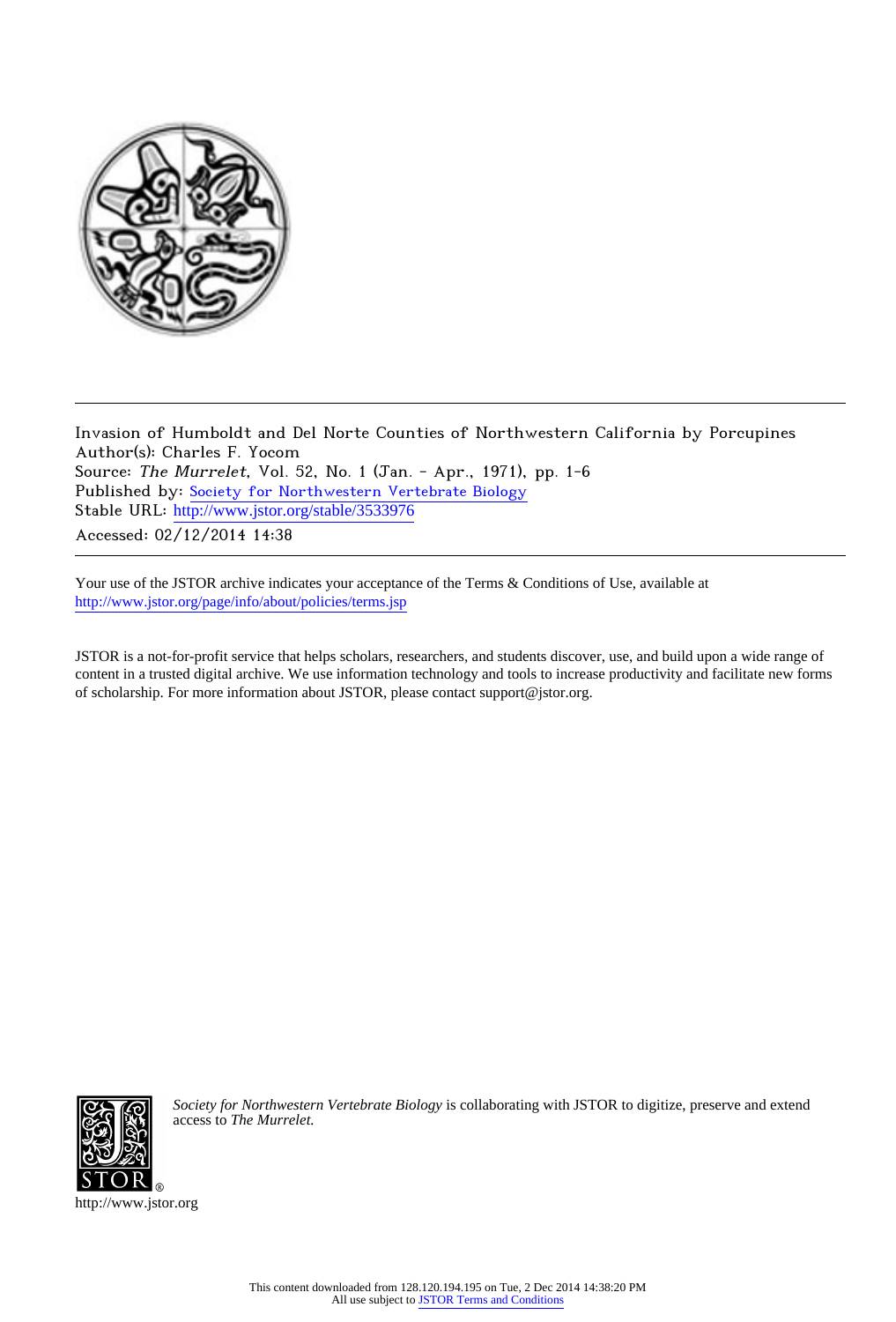# INVASION OF HUMBOLDT AND DEL NORTE COUNTIES OF NORTHWESTERN CALIFORNIA BY PORCUPINES

## CHARLES F. YOCOM

Abstract

From 1953 to the present, the writer has been interested in the ingress of porcupines into redwood and Douglas fir forests of northwestern California. The first known observation of a porcupine seen in Humboldt County occurred in 1908 on the Harrow Ranch near Ettersburg. The second record was about 1930 at the Humboldt-Trinity County Line on Lassic Peak, 10 miles west of Ruth, Trinity County. The third record was in July 1941 on the Redwood Creek drainage. The first known record for Del Norte County was about 1930 when William Stevens observed one on the old Ship Mountain Trail (R 4E-T 16N). Few records have been obtained for the 1940's and early 1950's, but from the late 1950's on there are numerous records for both counties.

The spread of porcupines appears to have been associated with the cutting of the virgin stands of redwood and Douglas fir forests. An abudance of food was created by plant succession which resulted from logging; thus, porcupines invaded the entire area even to the ocean beaches.

Fig. 1 shows location and dates of porcupine records, and Fig. 2 shows the lumber production in board feet by years for Humboldt County. Mass harvest of Douglas fir inland from the coast started after World War II and reached maximum production about 1960.

The first record that I have for porcupines (Erethizon dorsatum) in northwestern California is for southern Humboldt County. Mr. A. Henry Tosten, Miranda, California, wrote in 1960:

"My earliest recollection of a porcupine seen in this area was about 1908 taken in a steeltrap by one of the Harrow boys on the Harrow Ranch, about five miles north of Ettersburg.

For many years, so far as I know, they were very scarce; however, in the last few years there has been quite a number seen near the Bear Buttes five miles west of Miranda."

The J. C. Albee family homesteaded near the Humboldt-Trinity county line near Lassic Peak in 1879. Jack Albee's sheep dog found the first porcupine seen or known about by members of this family in brush at 4,000 feet elevation on Lassic Peak about 1930 approximately 10 miles west of Ruth, Trinity County.

James Gilman, Biologist for California Fish and Game, was raised in the headwaters of the North Fork of the Eel River, about four miles east of Zenia Guard Station, Trinity County. The first porcupine seen by him or his family was in the Hidden Valley area (T 1N - R 7E, Sect. 28) about 8 miles east of Mad River Ranger Station, Trinity County, 1940.

Knowles Clark, "an old timer" of the Petrolia area, wrote in 1960 that he knew of two porcupines seen in that area in the 66 years that he had lived there.

Douglas Pine, formerly Farm Advisor for Humboldt County, told me that he recalled some trouble with porcupines in the Fort Baker area north of Bridgeville, Humboldt County, in the late 1930's or early 1940's.

The first record that I have for porcupines in Del Norte County is for the 1930's (Fig. 1).

From these records, one can see that porcupines were not in the redwood regions of Humboldt and Del Norte counties in the early days, and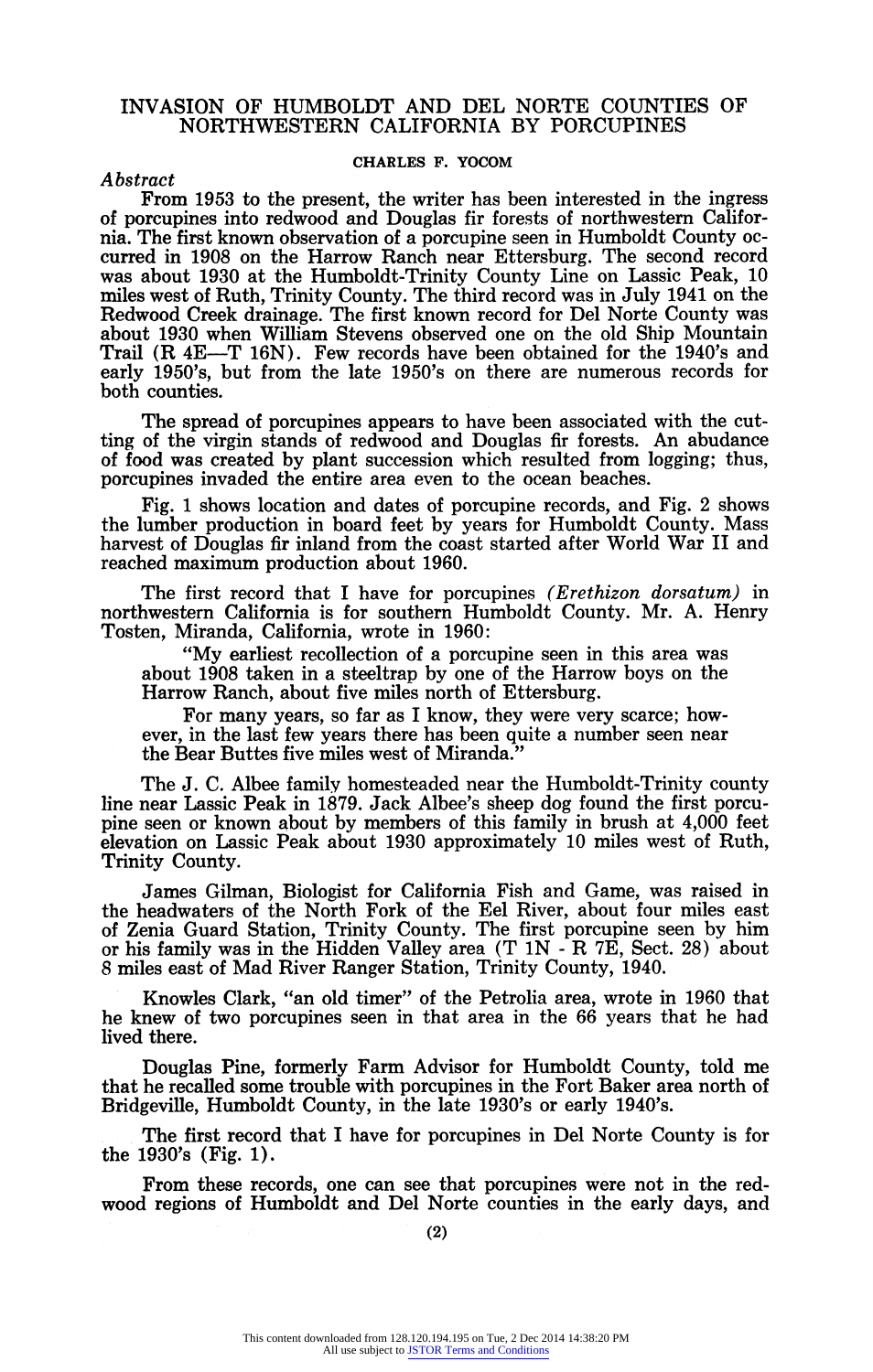

Fig. 1. Dots indicate areas where porcupines have been seen and the numbers near the dots indicate the year that the animals were observed in Del Norte, Humboldt, northern Mendocino and western Trinity counties in northwestern California.

(1)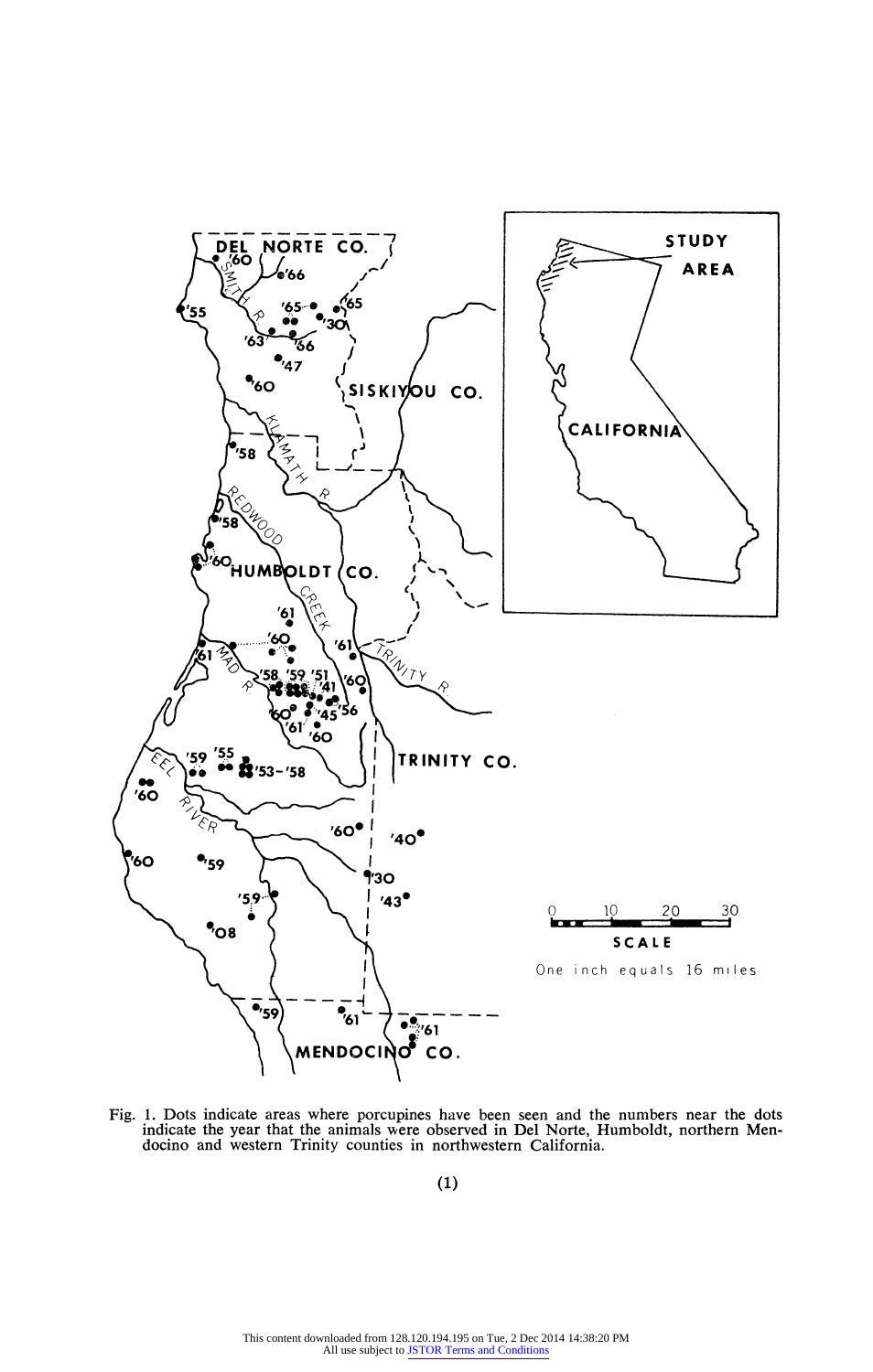probably were absent from the entire area prior to the 1900's. If they were here, they were scarce and probably restricted to the southern and southeastern portions of Humboldt County.

During and after the 1950's, they successfully inhabited the two coastal counties (Fig. 1). The population density markedly increased about 1960. Darrel Cussins, a County Trapper, also noted this trend. He wrote in 1960 the following:

".. .. the porcupine population in the coast area seems to be on the increase. I have killed quite a number of them in the Ettersburg, Elk Ridge, and Panther Gap areas. Quite recently, I killed two on the Wildcat, back of Ferndale near the coast.

There are a few, not many, on Rainbow and very few in the Petrolia area, Apple Tree, and Taylor's Peak.

I have been in nearly all areas of the County (Humboldt), and they are getting quite plentiful around Showers Pass (north of Bridgeville), Maple Creek (part of Mad River drainage), Redwood Creek, Bridgeville, and Blocksburg.

In fact, the two I killed near Ferndale were the first I have ever known this close to the coast in this area.'

Records became so numerous for Humboldt County after 1961 that I have not plotted them on the map (Fig. 1). I have several recent records of porcupines in Arcata, on the Humboldt State College campus, Eureka and even on the sandy beaches.

This population explosion must have occurred because of a great increase in food supplies resulting from the rapid cutting of virgin stands of Douglas fir forests inland, continued increased cutting of old stands of redwood forests and recent cuttings of second growth redwoods along the Eel River drainage, Mad River, Redwood Creek, Klamath, Crescent City, and Smith River areas, Black-tail deer responded to these cuttings and we now have more deer in these two counties than in previous times.

Cutting of redwoods started in the Humboldt Bay area in 1851 and lumber production rose steadily until 1920 (Fig. 2). Industrial expansion virtually ceased during the depression years of the 1930's and then expanded again after 1945. In 1946, nationwide demand for lumber brought loggers to Humboldt County, attracted by the untapped stands of Douglas fir (Vaux, 1955). By 1953, lumber production in Humboldt County was 4.5 times as great as it had been in 1940. In 1942, there were 30 active sawmills in Humboldt County; six of these were large mills cutting more than 25 million board feet of lumber a year, most of which was redwood. By 1951, there were still only 31 mills cutting mostly redwood.

Douglas fir mills started from a handful of small ones in 1942; and, by 1951, there were about 120 small plants producing about 2.5 million board feet of lumber per mill. These mills were located along railroads and highways in the county (Vaux, 1955). The total lumber production of all species of trees rose to an estimated 2500-plus million board feet by 1960, and since then has been decreasing because most of the Douglas fir on private ranches had been cut (Fig. 2).

The same harvest of redwoods and Douglas fir occurred about the same time in Del Norte and Mendocino counties. Douglas fir harvest expanded into Trinity County after 1945.

Humboldt, Del Norte, and Mendocino counties have 7 major types of vegetation - redwood forests, Douglas fir forests, mountain forests, wood-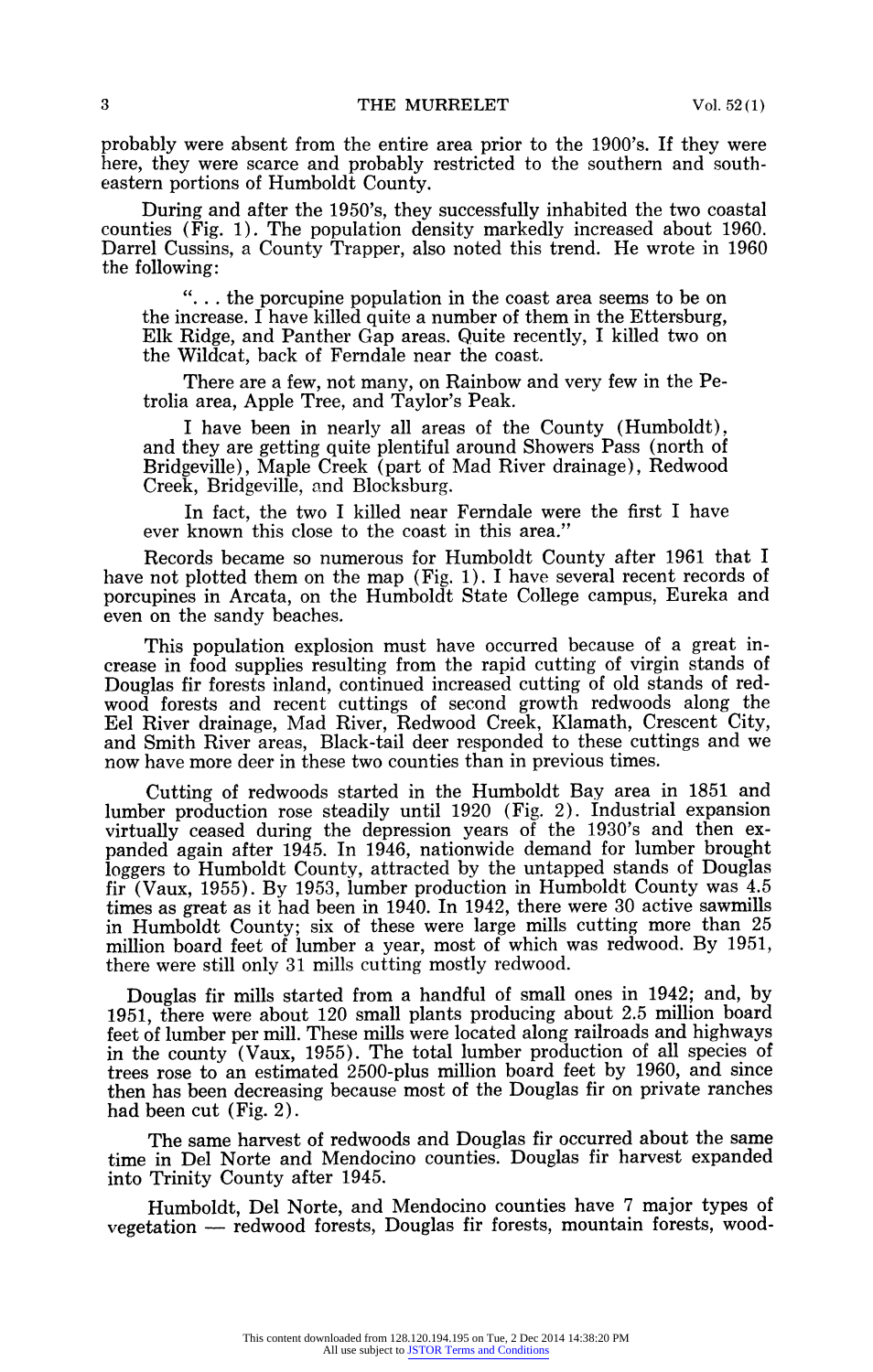



land prairie, coastal brush fields, coastal dunes, and urban agriculture (Yocom and Dasmann, 1957). The redwood forest type is mainly along the coast and river valleys extending inland usually no more than 20 miles. Douglas fir forest type is usually at higher elevations and inland. Woodland prairies occur along the ridges and on south and west slopes consisting of oaks, grasses, forbs, and sedges (Yocom and Dasmann, 1957) Coastal hard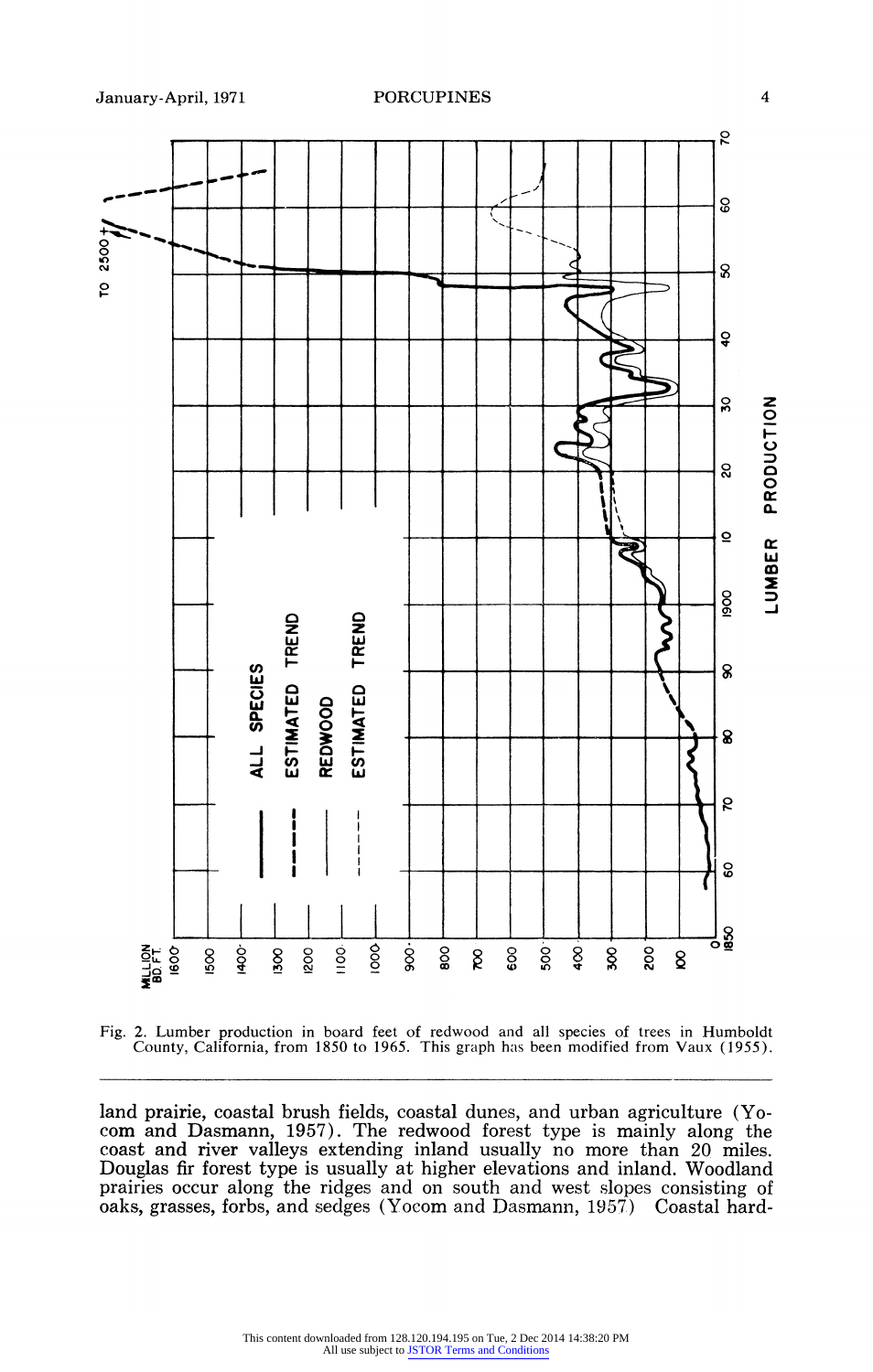wood forests, as such, are nowhere widespread in these counties, but occur interspersed among the coniferous forests. Hardwood stands often replace coniferous forests following logging and fire.

Porcupines must have moved west in the 1920's from Siskiyou County into Del Norte County and in the early 1900's from Trinity or Mendocino counties into southern and southeastern Humboldt County. The mass cutting of Douglas fir forests apparently triggered population increases and caused migration of porcupines into all of Humboldt and Del Norte counties in the late 1950's and during the 1960's. Also, the carrying capacity of the land in the two counties for porcupines must have been increased through succession. Obviously, stands of old growth redwood and Douglas fir have little food for porcupines. - School of Natural Resources, Humboldt State College, Arcata, California, September 1, 1970.

## LITERATURE CITED

VAUX, HENRY J. 1955. Timber in Humboldt County. California Agricultural Experiment Station Bulletin 748. 55 pages.

YOCOM, CHARLES and RAYMOND DASMANN. 1965. The Pacific coastal wildlife region. Revised edition. Naturegraph Co., Healdsburg, California. 120 pages.

# PORCUPINE RECORDS FOR HUMBOLDT AND DEL NORTE COUNTIES AND ADJACENT AREAS

# Humboldt County<br>Date

## Location

| 1908          | One trapped, Harrow Ranch, 5 miles north of Ettersburg (A. Henry Tosten)                                         |  |  |
|---------------|------------------------------------------------------------------------------------------------------------------|--|--|
| 1930          | Sheep dog found one in brush at 4,000 ft. elevation, Lassic Peak on<br>Humboldt-Trinity county line (Jack Albee) |  |  |
| July 1941     | One seen, Redwood Creek Slope (Guy B. Kerr)                                                                      |  |  |
| Aug. 1945     | Two killed in pear trees, Maple Creek Slope (Guy B. Kerr)                                                        |  |  |
| July 1951     | One trapped, Maple Creek Slope (Guy B. Kerr)                                                                     |  |  |
| 1951          | One seen, 34 miles north of New Harris Store (Wm. Drewry)                                                        |  |  |
| 1953-1958     | Several seen by various people, Camp Bemis area, T 1N, R 2E, Sect. 2                                             |  |  |
| 1955          | Several seen, 3 miles west of Bridgeville on Bar W Ranch in Douglas fir<br>(David Crane)                         |  |  |
| Autumn 1956   | Road kill, Junction U. S. Highway 101 and High Rock Road (Jack<br>Cullmber)                                      |  |  |
| Sept. 1956    | One seen, Panther Creek area, T 5N, R 4E, Sect. 27                                                               |  |  |
| 3 Oct. 1958   | Road kill, south of Maple Creek in Big Bend area of Mad River drainage<br>(Calif. Fish & Game personnel)         |  |  |
| 11 Nov. 1958  | One seen in a Spruce grove along beach at mouth of Butler Creek, Prairie<br>Creek State Park (Dale Crane)        |  |  |
| July 1959     | Four road kills, Maple Creek area (Guy B. Kerr)                                                                  |  |  |
| July 1959     | One seen, in Tanoak tree, Maple Creek area (Guy B. Kerr)                                                         |  |  |
| Aug. 1959     | One seen, Grizzly Creek Redwoods State Park (Douglas W. Metcalf)                                                 |  |  |
| Aug. 1959     | Road kill, north of Phillipsville on U.S. Highway 101                                                            |  |  |
| Aug. 1959     | Road kill, Franklin K. Lane Grove near Phillipsville (Carl A. Anderson)                                          |  |  |
| 16 Sept. 1959 | One dead, upper Bear River, south of Scotia (Calif. Fish & Game Person-<br>nel)                                  |  |  |
| 25 Sept. 1959 | One seen, Snow Camp Lake (M. J. McHugh)                                                                          |  |  |
| 11 Nov. 1959  | One seen, 1 mile north of Three Forks Summit (Calif. Fish and Game<br>personnel)                                 |  |  |
| May 1960      | Road kill, Chezem Bros. Ranch on U. S. Highway 299, Redwood Creek<br>(Roy Killion)                               |  |  |
| June 1960     | One seen, crossing U. S. Highway 101, Big Lagoon (Darrell Card)                                                  |  |  |
| June 1960     | One shot, Wildcat area near the coast, south of Ferndale (Darrell Cussins)                                       |  |  |
| Sept. 1960    | One killed, Sea Lion Flat, 1 mile south of Punta Gordo old lighthouse sta-<br>tion (Walter Beatty)               |  |  |
| Sept. 1960    | Five killed, Buckeye Ridge area, southeast of Petrolia (Calvin Stewart)                                          |  |  |
| 1 Sept. 1960  | One seen, Patrick's Point State Park, near Wedding Rock (Charles E. Doll)                                        |  |  |